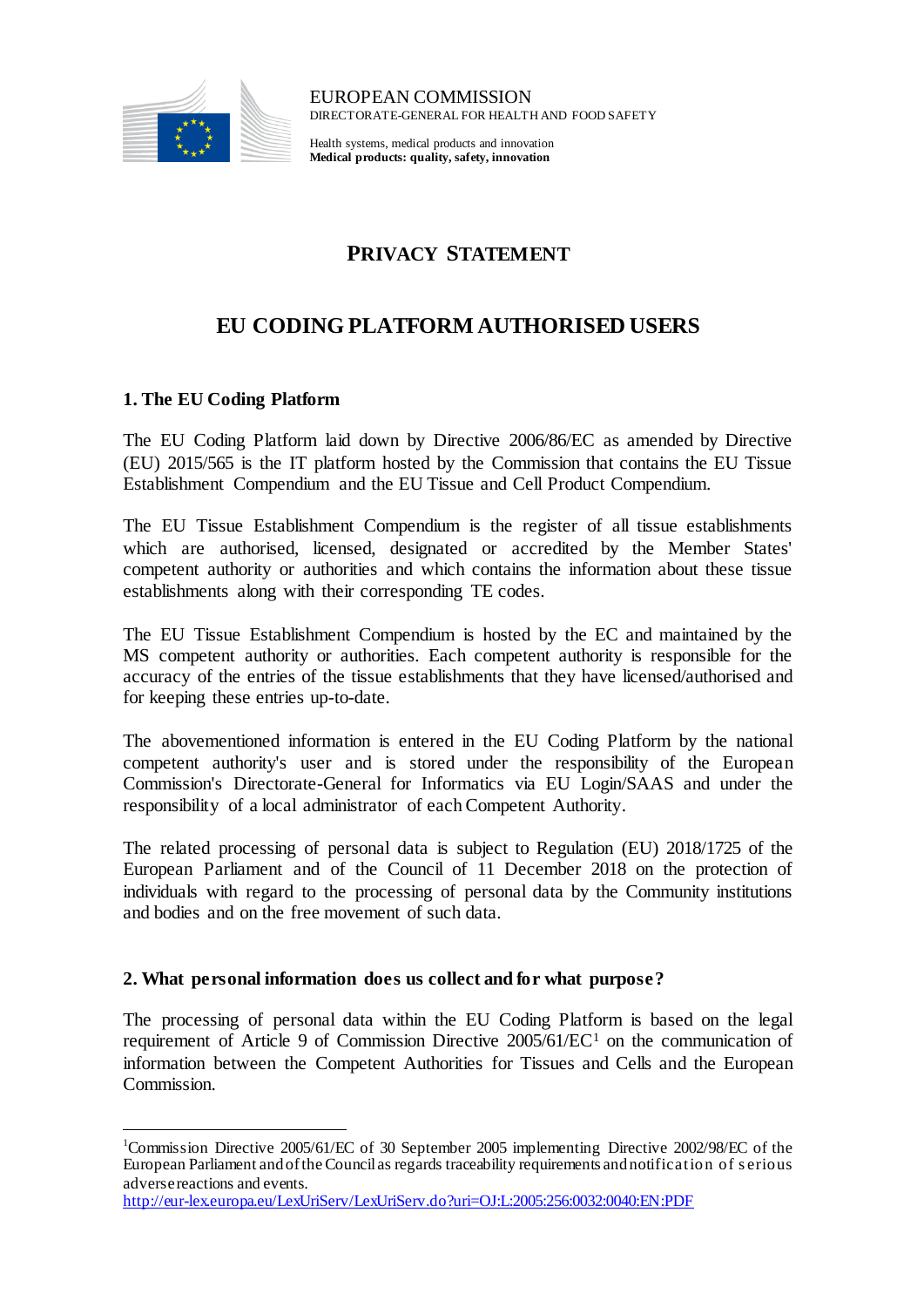The following personal data relating to users are stored in the EU Coding Platform (mandatory data fields are marked with an asterisk):

 $\Box$  Name  $(*)$  $\Box$  Phone  $(*)$  $\Box$  Country  $(*)$  $\Box$  Email  $(*)$ 

The following personal data relating to responsible persons are processed in the EU Coding Platform (mandatory data fields are marked with an asterisk):

 $\Box$  Name  $(*)$  $\Box$  Phone  $\Box$  Country  $(*)$  $\Box$  Email  $(*)$ 

#### **3. Who has access to your information and to whom is it disclosed?**

Data notified through the EU Coding under Article 9 of Commission Directive 2005/61/EC are made available to National Competent Authorities for "Tissues and Cells" and the European Commission.

However, where precautionary/corrective action taken is relevant an exchange of information should be ensured with the national and European regulatory authorities responsible for these sectors (e.g.: EMA, ECDC and/or other SANTE units).

#### **4. How do we protect and safeguard your information?**

The collected personal data are stored in servers of the Data Centre of the European Commission's Directorate-General for Informatics, the operations of which underlie the Commission's security decisions and provisions established by the Security Directorate for this kind of servers and services.

Access to personal data is only granted through personalized user ID and Password.

#### **5. How can you verify, modify or delete your information?**

If you are a "user" for a given competent authority and would like to have access to your personal data processed within the EU Coding Platform, or have them rectified, blocked or deleted, you should contact the responsible person who collected and entered your data in the EU Coding Platform.

The responsible person is able to retrieve your data in the EU Coding Platform e and perform the necessary correction, update or deletion. To exercise your rights with respect to data processing acts executed under the Commission's responsibility, you should contact the Controller at the Commission by using the "Contact information" below and explicitly specifying your request.

Legitimate requests will be replied by the Controller at the Commission within 30 working days as from receipt of the request.